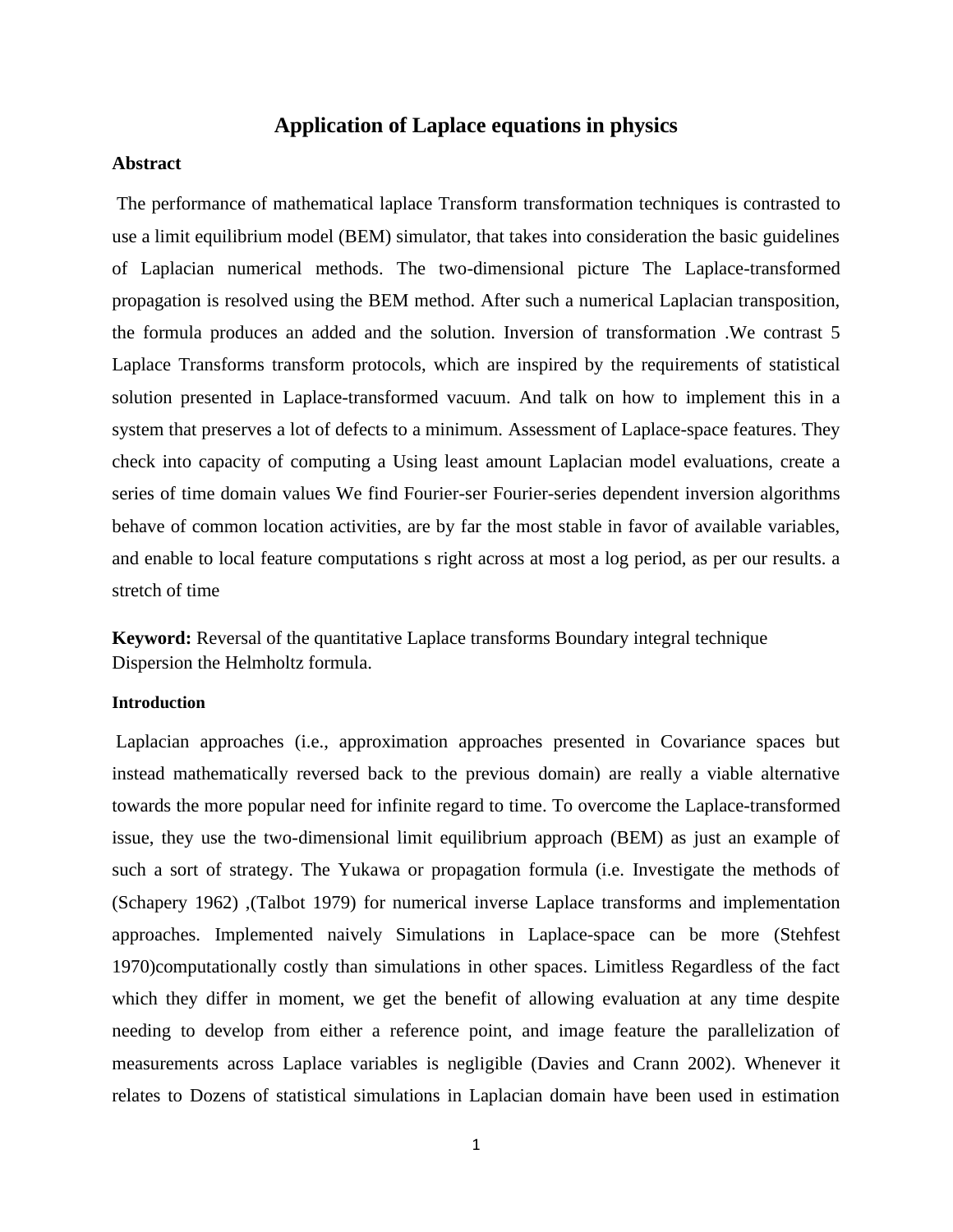methods. (De Hoog, Knight et al. 1982) calculations may well be required, requiring the use of a forwarding template. A temporary variant of the analytical method based is the Laplace transform analytical component method (Kuhlman and Neuman 2009). Although the spatial solutions approaches for such various Laplace-space strategies vary, these all require successful Laplace transformation computational reversal algorithms. We combine a Laplace field BEM template with a computational Laplace transform reversal method, but our outputeBoth aggregated and mesh-free Laplace-space statistical models must be accurate. The evaluation of appropriate Laplace model parameters is the first step in any Laplace-space numerical method. The model can then be used to calculate each image regular expression analysis. The end result is to use the algorithm of selection to approximate the added and the solution from the vector of image cost function. Even so, our results must be relevant both to polygonal and membrane Theorem statistical solution. Any numerical Laplace-space method begins with choosing the optimum Laplace parameter values. And any of them the simulation is used to measure the image function evaluation. The very last move is to include assessing the time-domain solution from "appropriate. value in a function (Bellman, Kalaba et al. 1966)was also latest papers on computational Laplace transform reversal for linear and nonlinear problems, so it did not include numerous algorithms which were produced and since. (Davies and Martin 1979)Davies and Martin conducted a survey heavily, as well as evaluating the quantitative Laplace transformation reversal algorithm reliability use important parts for methods available in 1979 for the order to establish standards While these reported computational laplace Transform algorithm reviews are thorough and valuable, we are mainly concerned with calculating a time this happens answer as directly as possible. Such reviews did not try to diminish nothing. Because certain functions was simple Laplace-space function comparisons was feasible. Not models, nor expressions. The Fourier array, Talbot reversal, and Week reversal are all used. Methods checked the numerical inversion characteristics for more pathological time habits. (Cohen, Kelner et al. 2017)summarizes this paper examines and explores the various inversion approaches that have been used in the past, as well as their advantages and disadvantages. Using the Fourier series, Talbot, and Weeks inversion techniques, (Duffy 1993) quantitative features reversal for even more period that is dysfunctional habits. Summarizes this article evaluates and discusses the various inversion approaches that have been used in the past, and also their advantages and disadvantages. To numerical approaches in Laplace's space (recommendations)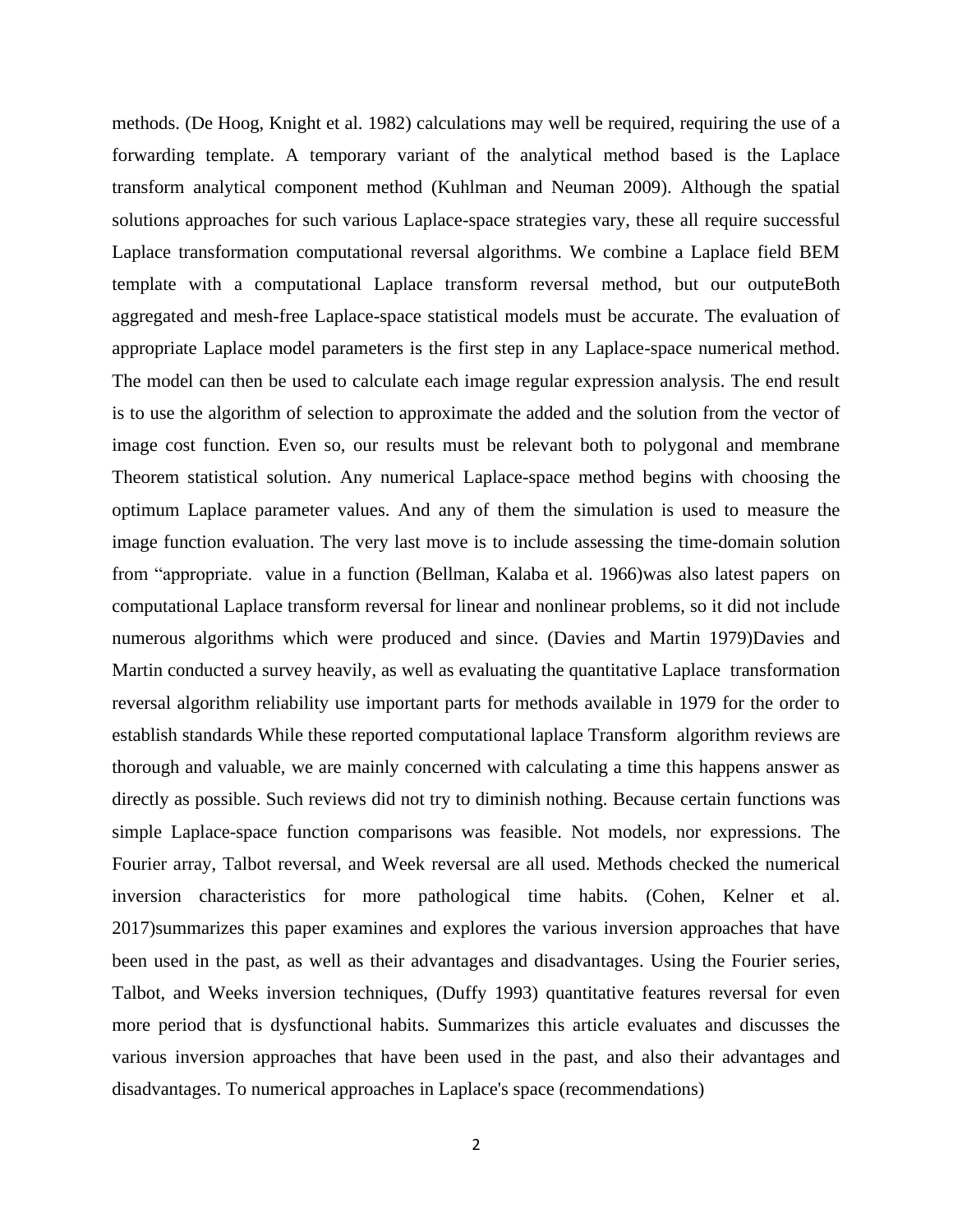#### **2- Laplace transforms and controlling**

The BEM simulates the flow of substances (such as energy or underground water), that can be connected to the a possible Diffusivity  $[L2/T]$ , the thermal conductivity proportion in the matter flow and gradation of possibility connection (e.g., Fourier's or Darcy's law) to material ability, per gram of weight is the material product (e.g., ability for heating or storability). 'The'

……………(1) ∇ 2 . φ=1/ (α ). ∂φ/∂t

in which in time and space is a real constant. (1) Is regarded in a realm with Dirichlet  $\varphi(\underline{u}(s), t) = fu(s, t)$  and Neumann n $\nabla \cdot \varphi(\underline{u}(s), t) = f(q(s, t))$  conservation equations all along edge of the 2D realm.  $\Gamma = \Gamma_{\text{u}} \cup \Gamma_{\text{q}}$ , whereby n seems to be the border unit standard and s is a variable for the border applied voltage. We also find homogeneous boundary conditions despite sacrificing generalizability.

The Laplace transform is

 $E(f(t)) = f. (p) = \int_0^\infty f$ ; (t)e<sup>-pt</sup> 0 dt ………………………(2)

The overbar denotes a transformed vector, and p is the usually. Laplace variable with a complex meaning the diffusion equation after transformation the uniform Yukawa or modified Helmholtz formula has zero boundary conditions.

∇2φ − *q*2φ = 0,……………………………………………….(3)

 $q2 = p/$  in this case. Transient, leaky, and linearized saturated fats flow are all instances of formula (3) (Bakker and Kuhlman 2011)The modification (u(s)) = fu(s) ft (p) and n (q(s)) = fs(s) are the transformed boundary conditions (s)  $f(p)$ , wherein the space and time actions have indeed been divided into parameters Convent in t (Duhamel's theorem), which would be aggregation of picture functions in Laplace space, can then be used to establish arbitrary point conduct. The Laplace transform of the information is described by ft. (p). Implemented to the initial conditions in terms of the time behavior It is it is necessary to resolve latent propagation (a parabolic equation) using Laplace transformation. BEM, that operates well with elliptical formulas.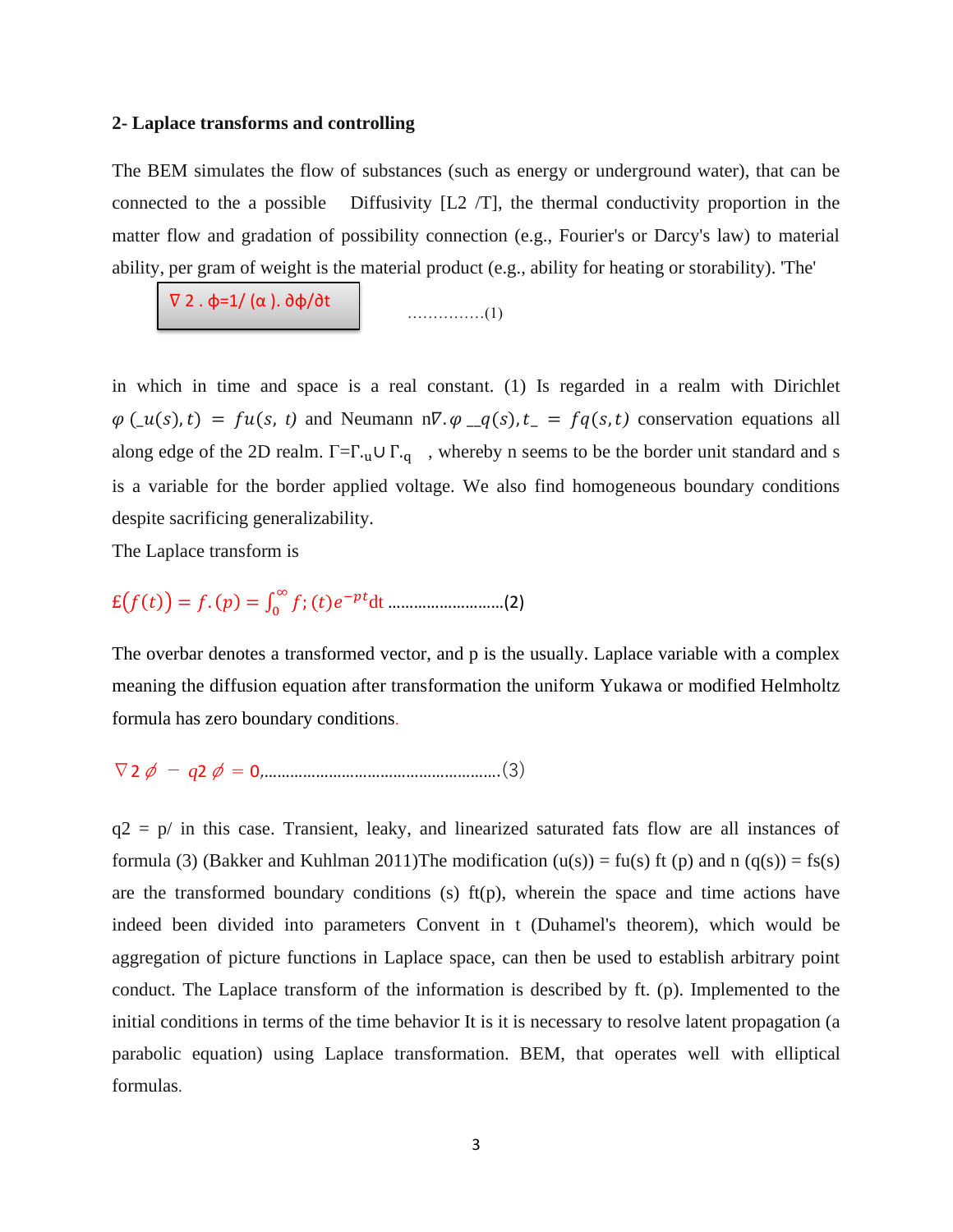# $E(f(t)) = f(t) = \frac{1}{2\pi i} \int_{\sigma - i\infty}^{\sigma + i\infty} f(p) ept dp$  ........... (4)

### **3 Inverse quantitative Strategies of Laplace conversion**

They choose a simpler method that is based on a unified theoretical foundation. In type of the standard notation The Fourier analysis as well as the Talbot method are 2 techniques which can be used to problem solve immediately estimating people will purchase .The m of Weeks and Piessen's approaches use complex-valued distance function to conduct f (p) expands, while the Gaver-Stehfest and Schapery strategies use real-valued functions. The inverse quantitative manifestation In particular, the Laplace transform is an unwell problem (e.g.,(Al-Shuaibi 2001)). There really is no particular solution that really is appropriate for any and all conditions and sequential activities. This difficulty has led to a wide range of viable quantitative choices. in the literature.

# **3.1: Gaver-Stehfest technique**

The Post-Widder equation(Widder 1941) approximates (4) by requiring only f (p) for real p to describe as just an exponential Taylor expansion. The equation necessitates high-order data analysis picture component derivative products, making numerical calculation unworkable. Using finite differences and Salzer summation, Stehfest suggested an off at of the Post-Widder formula (Stehfest 1970)

**3.2 Schapery's method: Use exponential Approximation they:** can extend the variance off (t) towards stable

# f (n,t) = f.s+ $\sum_{i=1}^{n} a_i$ . ie – pit

There ai is a vector of parameters that are undefined.<sup> $- f(n \text{ pj}) = \frac{f_s}{p_j} + \sum_{i=1}^n \frac{a_i}{p_{i+1}}$ </sup>  $p_{i+}$   $p_j$  $\frac{n}{i=1}$   $\frac{a_i}{n}$  the pj was chosen accommodate the random variations in f (a geometric series is suggested (Liggett 1987)(p). the ai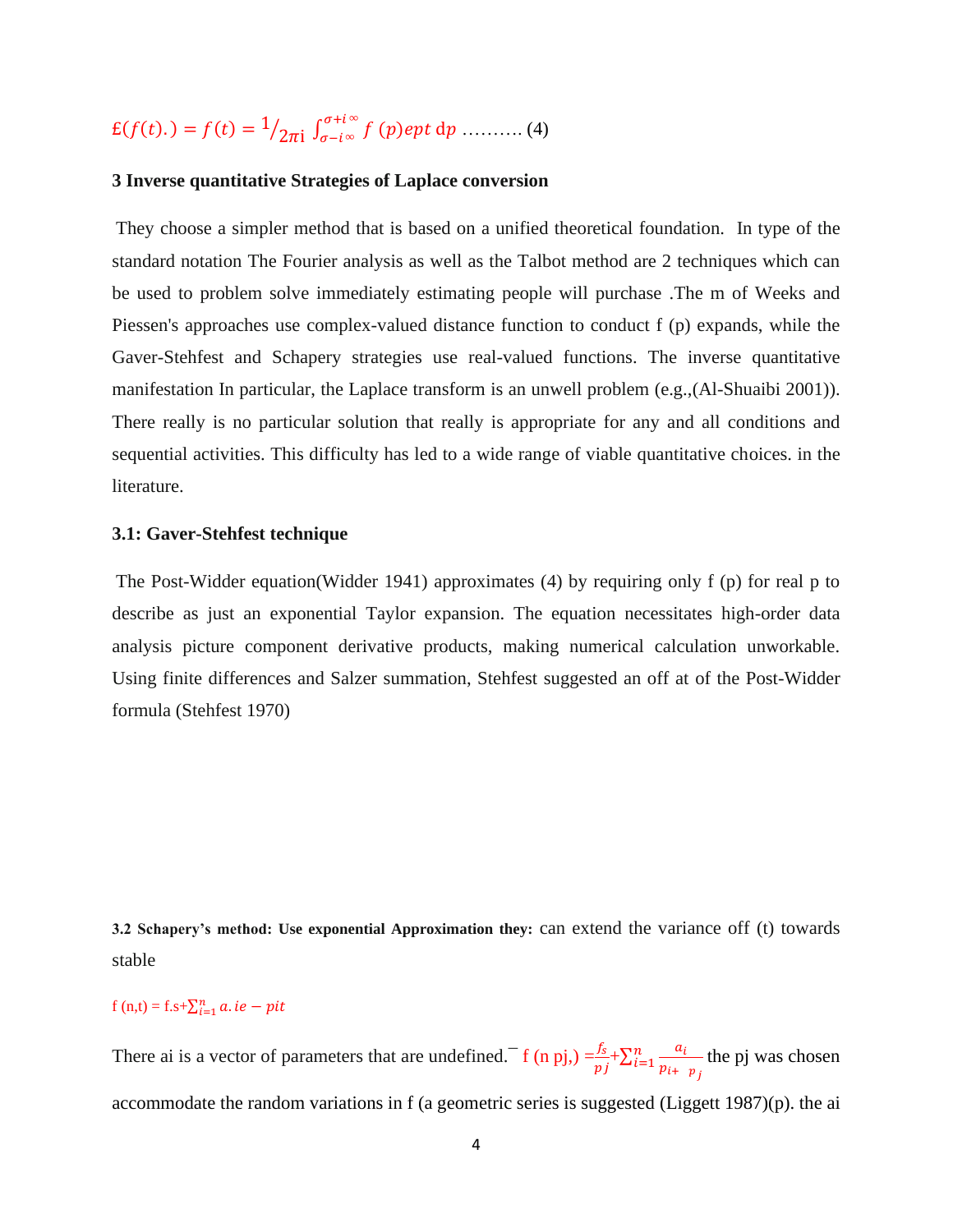coefficient could be calculated while setting  $pi = pi$ .  $j=1, 2...$  M Pijai = f (pj) fs/pj was decided as the solution. As both the solution to Pijai = f (pj) fs/pj, this can be constructed separately off (p) and fs; it only relies on pj. When established matrix decomposition libraries are open, this method is easy to implement and only takes actual computing. The process (Liggett 1987)was used to modify BEM performance, but it has two major flaws. First, it requires a reliable approach.

#### **3.3 Möbius Methods of conversion**

The 1/2 right of can be explicitly mapped to the time index using the Möbius transform, rendering the Laplace field more agreeable to estimation with orthogonal algebraic expressions (f(p) is guaranteed to be analytical within the unitcircle if it was executed properly. We is by far the most commonly utilized inverseLaplace transformation tool in this category of a precise mathematical factor z; the variables a, b, c, and are polynomials that satisfy. A Möbius transition can be achieved geometries by first implementing projection rotation from the plane to the unit 2, turning and transferring the globe to a new spatial location in vacuum, and rerwards conducting projection (from the sphere's new position). The Möbius transforms are the complex propositional line's projective transforms. They shape the Möbius group that is also known as the projective linear cohort PGL (2, C). It has a variety of applications in maths and science, thanks to its subtypes. Möbius transformations are also known as homographies, homographic transformations, linear fractional transformations, bilinear transformations, or fractional linear transformations, and are named after August Ferdinand Möbius. Bijective maps from the Riemann sphere to itself are known as Möbius transformations. The MöBius group is formed as a result of their composition. The category and the category are invertible. Of hyperbolic 3-space isometries that keep their alignment. There are a lot of fractal geometry, structural types, elliptic curve, and Pellian formulas in this book. Are all based on the modular group. Mobus transformations can be described in a broader sense.

# **3.4 Talbot method**

William Talbot had been an English mathematician, designer, and photographer who developed the marinated papers and lack of belief methods, which were forerunners to late 19, Th and early 20, Th century's century image scene. Back also in 19th century,, his work on laser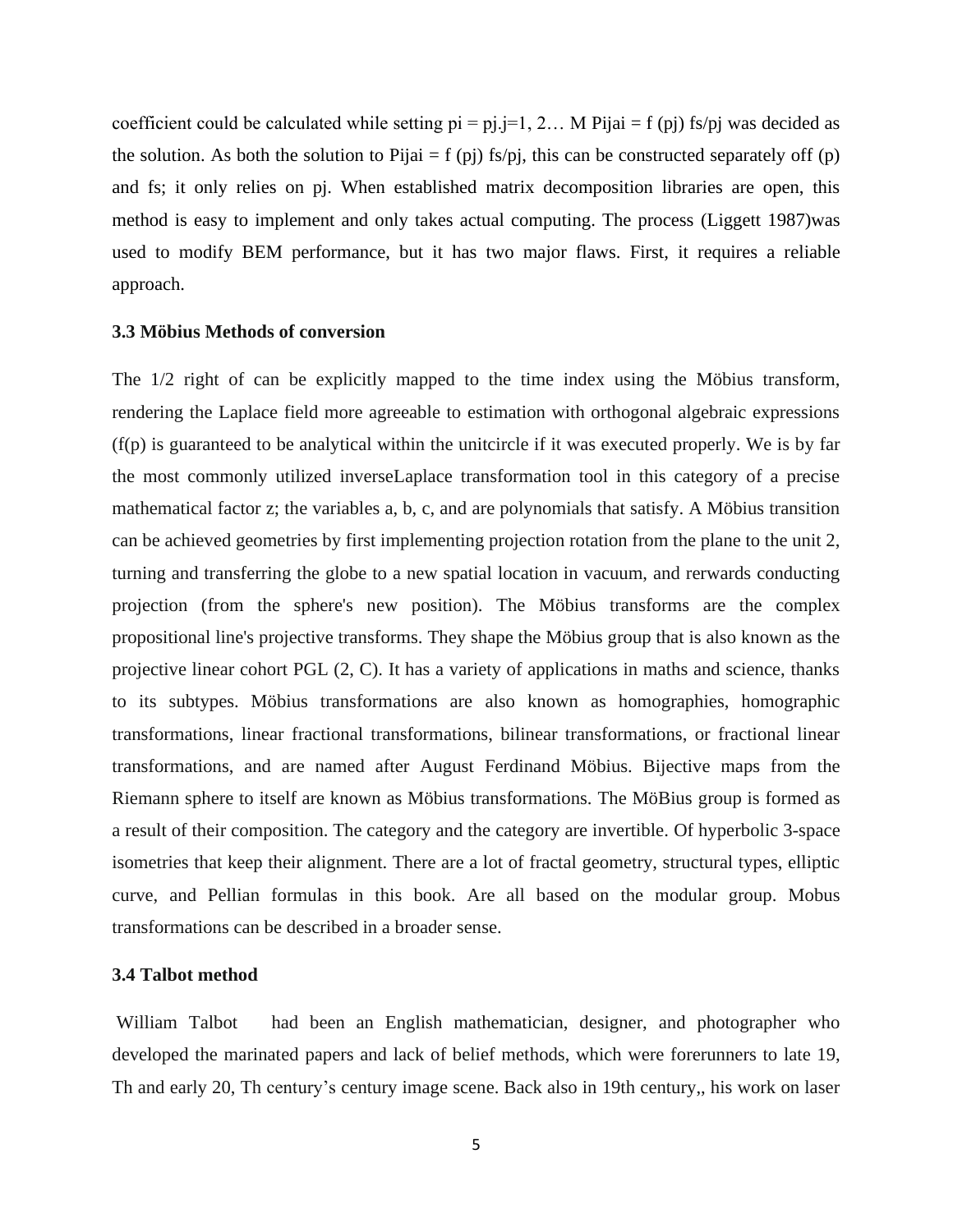cladding replication led to the development of the photo glyphic inlay technique, which was used until the invention of the laser. The initial development of commercial work in the United Kingdom was influenced by a warrant. He was also a well-known artist who helped to shape photography as an art form. Soon on, he took several significant decisions. Oxbridge, France, Reading, and Newark are depicted in portraits. And released The Environment Pen (1844– 46),who were demonstrated with initial marinated printed on board through his woodblock negatives. 1st If f(p) is analytical in the area between both the Bromwich and the disfigured Talbot shapes, we can turn the Bromwich contour it into parabola from in the vicinity of the negative main diagonal . In the BEMimplementation, theGreen'sfunctionisthesecondkindmodified Bessel feature, this develops exponential as p Pairsofpolesneartheimaginary paxis are common in oscillatory aft (p). The disfigured contour's left hand because brigand negative.



**Figure: William henry Talbot**

# **3.6 Overview of algorithm properties**

The computation time required to find f.(t) From all of the data of the available methods here is the same for all of them. In comparison to the effort involved, the function of f (p) values was negligible. To find the BEM solution that was used to fill the f (p) vector .This hints at a much more complex approach that allows f (p) to be reused through a wider range of values of For the Laplace domain, t and corresponds in fewer f (p) assessments would've been effective. a number methods based on numbers If only real arguments are supported by current libraries or simulations, the Stehfest, Schapery, or Piessen methods must be used. Complex p methods will incur a small computational overhead penalty. Compare routines. Computing with arbitrary or higher-than double precision (e.g., (Abate and Valkó 2004)Talbot was a polymath who studied optics, chemistry, electricity, and other subjects including etymology and ancient history before being elected to the Royal Society in 1831 for his work on the integral calculus. Will incur a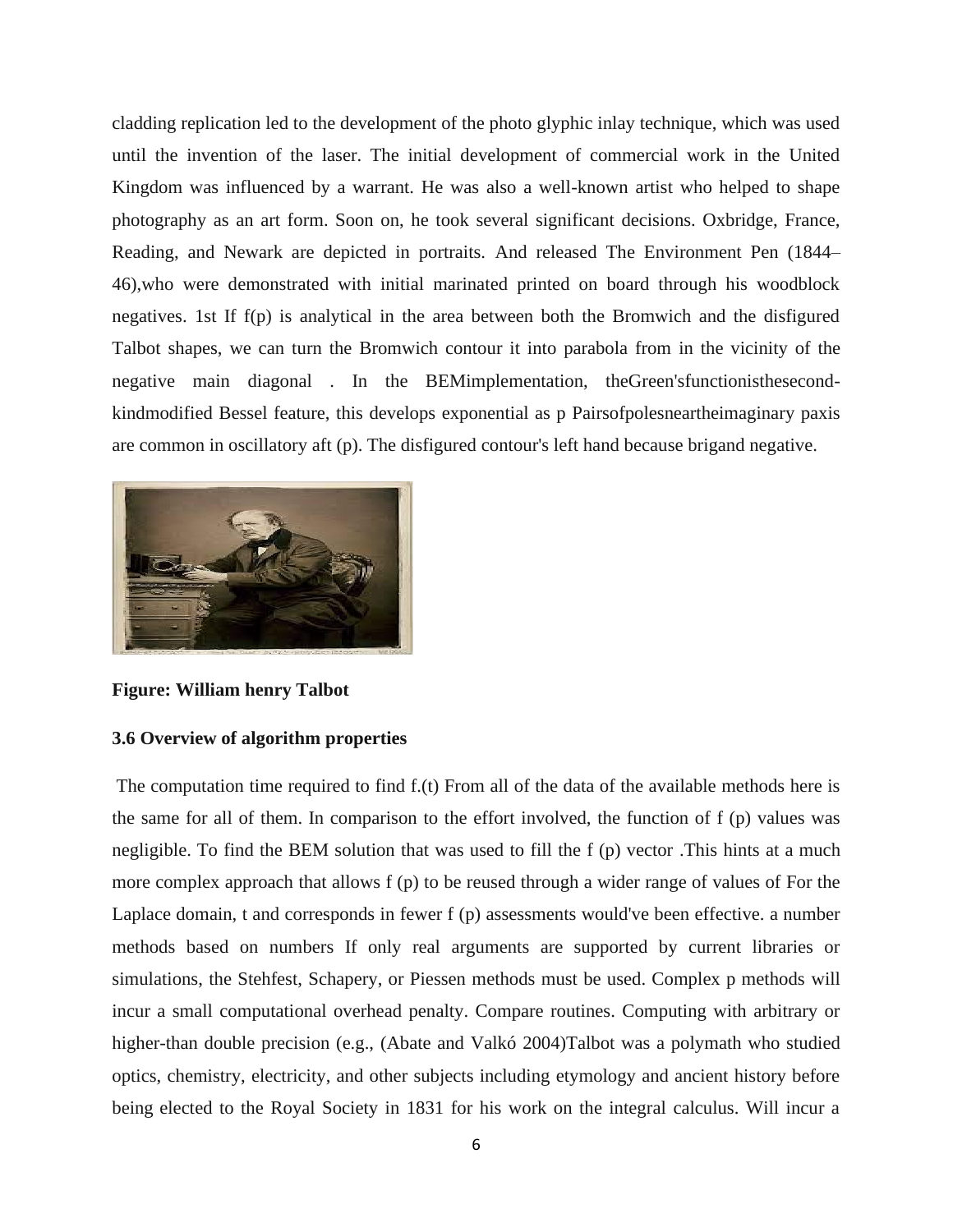much larger penalty than the change from real to complex double exactitude In particular, complex p approaches outperform real-only methods in terms of optimization. Isolation of nonorthogonal eigenvalues is achieved by expanding f (p) along the real p axis, whereas Isolation of oscillating features is achieved by expanding all along hypothetical p axis.

### **4 Quantitative comparisons**

The BEMfor p - value required by each algorithm's rules of thumb was used to solve four test problems. The domain of the test problem is a 3 2 rectangle with relatively homogenous initial state and defined capacity at both ends  $(x = 0) = 2$  ft(p), and  $(x = 3) = 2$  ft(p), with zero natural flux on the other sides  $y(y = 0, 2) = 0$ . The answer measured at a position nearer to the center is shown in all graphs. Halfway in between enclosed boundary ( $y = 1$ ) and the  $x = 0$  boundary ( $x =$ 1/3). The very first question calculates f (p) using the best p at each time step (as most problems do). Opposite Laplace turn surveys, for each theory's rules-of-thumb. Although this is the most effective method, it is also the most inefficient, particularly when a large number of calculated value are needed. All approaches are mentioned in the subsequent pages; with the exception of to modify all t, Stehfest uses the same f (p). The responsiveness of a system to non-optimal design variables is critical in the practical application of Laplace-space numerical methods. Huge gains in efficiency can be achieved by inverting several times with the same collection of Laplace space function evaluations. The t array used during graphs extends three magnitudes; this was selected to demonstrate the relationship between the two variables. Potential and substance flux from initial conditions to steady state

#### **4.1 Optimal p, stable boundary conditions**

There are stable boundaries in this issue. Except for the Fourier series method, all approaches performed equally well. In this scenario, Schapery's approach performs bad things. The limited method required at least nine f assessments (p) for the same precision, at most an ordered of scale less computation time is needed. Enhancements to this incompetence are needed to make Laplace-space statistical models useful alternatives to traditional moment strategies.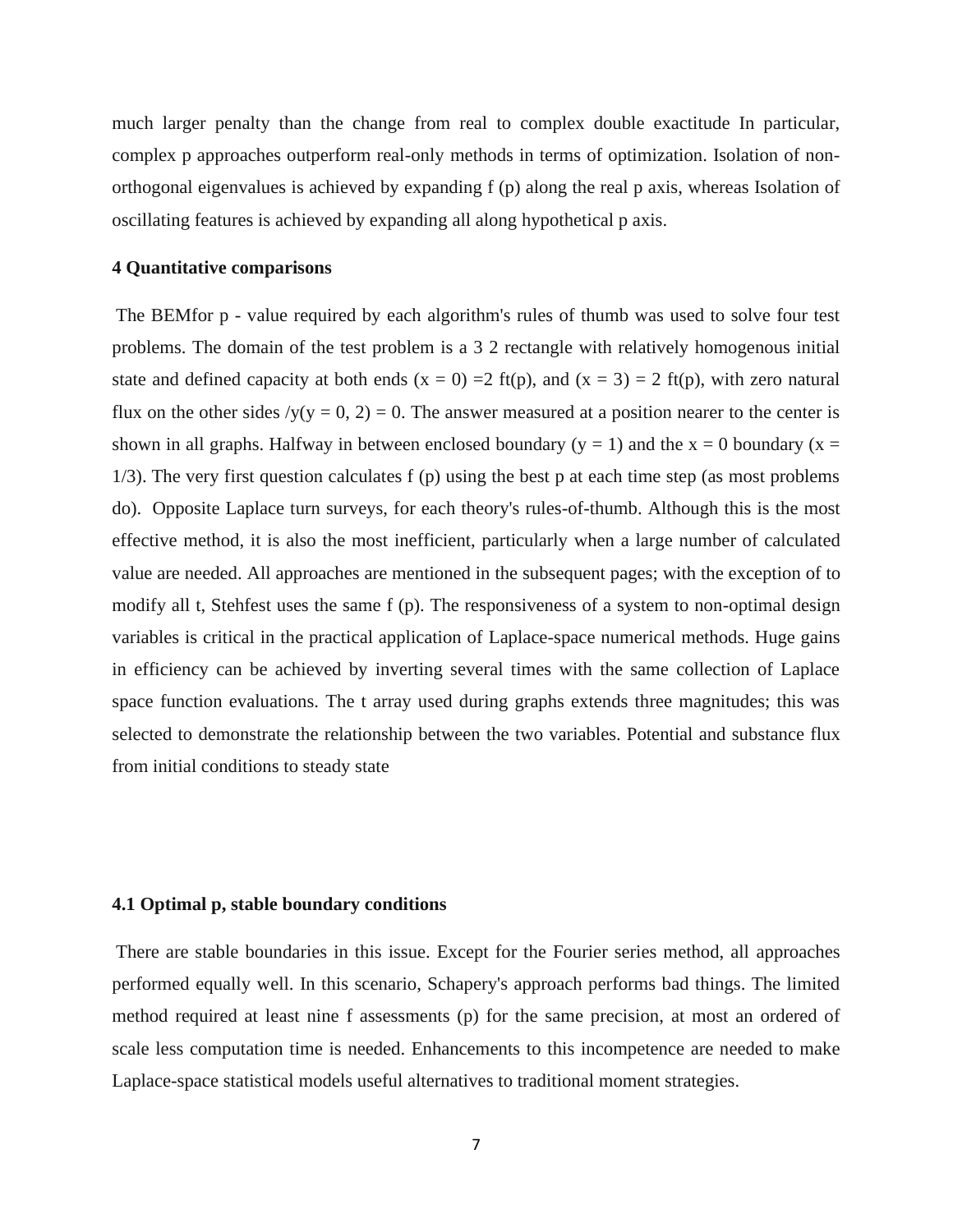#### **4.2 Consistent border circumstances with the same p**

With only single vector off (p), all approaches had much acquiring further complicated reliable data for a broad t range (no Stehfest process, since p specifically depending on t). Through using nine, the last log-cycle of times is properly flipped. f .(P) At first, all of the strategies, with the exception of Schapery's, have a harder time dealing with changed (particularly the Talbot process that is static). The extension of a variance from stable, and in this situation decomposes exponentially with time, can be due to Schapery's theory's enthusiastic support. It is more cost effective to combine t values by log-cycles and reverse it a certain f (p) as well as together to use the maxim. It finds the best p for every t and it is still reasonably accurate.

#### **5. Some study on Laplace transformation techniques**

The analysis of the implementations of the Laplace transform is discussed in this chapter. The research is focused on how this approach is used to solve different research problems. The concept beyond research articles is examined, as well as the issue that was addressed and the implementations that were presented. Nonlinear mode shape description of a large-scale power process in particular Hasan Modirshanechi and Naserpari, 2003 (Shanechi, Pariz et al. 2003)invented and implemented a modern approach known as new analysis. Hasan the use of formulas It uses nonlinear mode shapes to extract and describe the actions of nonlinear systems. The act of representation this is a Laplace. H bridge-based 3 back-to-back high - voltage direct adapters conversionsH bridge voltage source converter topologies are used to design high voltage direct adapters. Siriya Skolthanarat illustrated this in 2007 (Skolthanarat 2007)When opposed to two level adapters, it has more features. It energy system anomalies such as First swings balance, power efficiency, and voltage are corrected. PI's design features The Laplace transformation is being used to extract the structures of PI type converters. Broadband multielectrochemical piezo - electric bimorph beams with inter harvesting energy: analytical methods from of the great form of Hamiltonians principle, (Woodfield 2015), Peter Lloyd Woodfield extracted the design resonance with multiple resonance frequency chemical-electricity piezoelectric bimorph rays using a closed - form expression border value system. The Traditional Variational Theory does not apply to parabolic and hyperbolic heat transfer formulas. Using Laplace transforms, a temporary analytical solution for the motion of a vibratory ring in the Stokes regime has been found. A static Newtonian fluid is investigated as a solution for the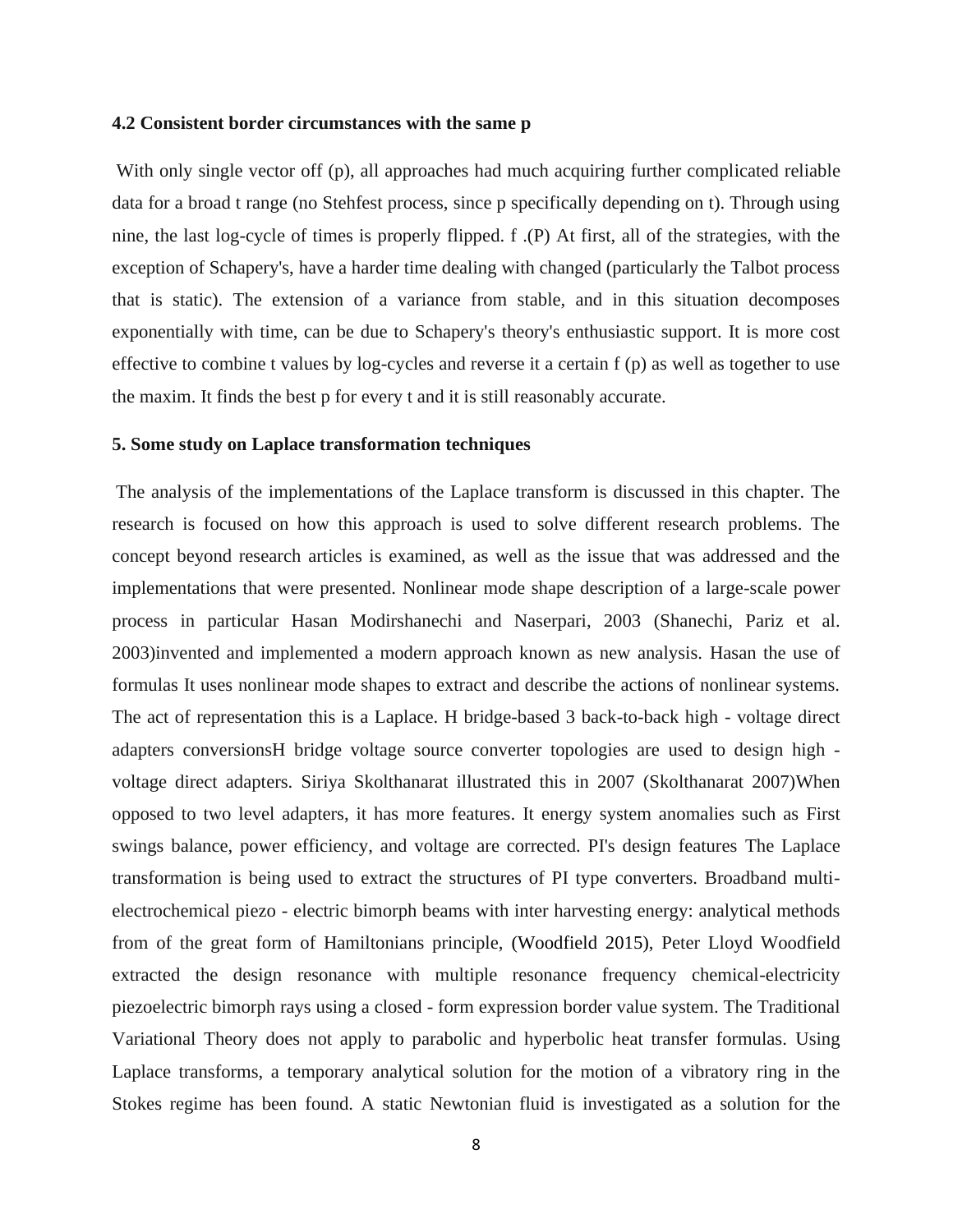transient decay of the moments of a vibratory tube. (Li and Cao 2016)The flexible cylinder's moment also is debated. Complete functions for temporary words are defined in this section. It can also be used in viscology. Observations of viscosity In a newton fluids the Laplace transformation are being used to extract numerical model for the moments of an unstable cylinder. Land penetrating radar and Laplace transforms are used to classify geological structures artificial neural networks (ANNs) a new form of synthetic neurons networks was defined by (Vaithyasubramanian, Kumar et al.)The structure of geological material is categorized using all these machine learning and various forms of geological structures. In linear activation, the Laplace transform could be used instead of synthetic weight. Artificial neuron's role in the lapped transform domain, SAR image despeckling is made on the basis of Community Laplace solution supply disdainfulparameters and Edge detection on several scales. The reverse Laplace t Fluid filled Functional Differentiated Content waves and dynamic stability was used to study the energy transfer and dynamic stability a strong core in a fluid-filled FGM tube. Havebeen investigated. This. Methods for calculating the transfer function of FGM cylindrical shell with a co-axial rigid center that is filled with fluid. The analysis makes use of the reciprocal Laplace transform. The told analysts were used to derive the wave propagation and dynamic stability of a fluid-filled FGM tube with such a solid center. Laplace transformations have a numerical model to the Abel integral equation, which arises in astronomy. HPTM is a new method created by modifying the Laplace transformation. The HPTM is used to solve singular integral equations quickly and accurately. Medical application of the Laplace transform to the stream of carbon nanotube suspension nano - particles in advective conditions. The limited rate of invention testing principle has a Swiss army knife.Explored the extension of FRI quantitative methods using a general definition of a recipe to a broad range of equations. Creating a broad structure for FRI these are achieved for just a group of transforms in this article the finite-rate-of-innovation (FRI) sample principle is applied to the spatial domain of exact retrieval of Dirac urges from observations inside the context of orthogonal projections of Dirac urge streams using Fourierband limited function. Low pass filtering accompanied by testing is analogous to orthogonal projection of a pulse into the feature space of SAFT- Band restricted modes. in the this research study The bounded (FRI) sample principle is applied to the spatial domain of Fourier-band restricted distributions for accurate restoration of Dirac urges through measurement results and in type of orthonormal Dirac pulse chart illustrates Low pass filtering accompanied by testing is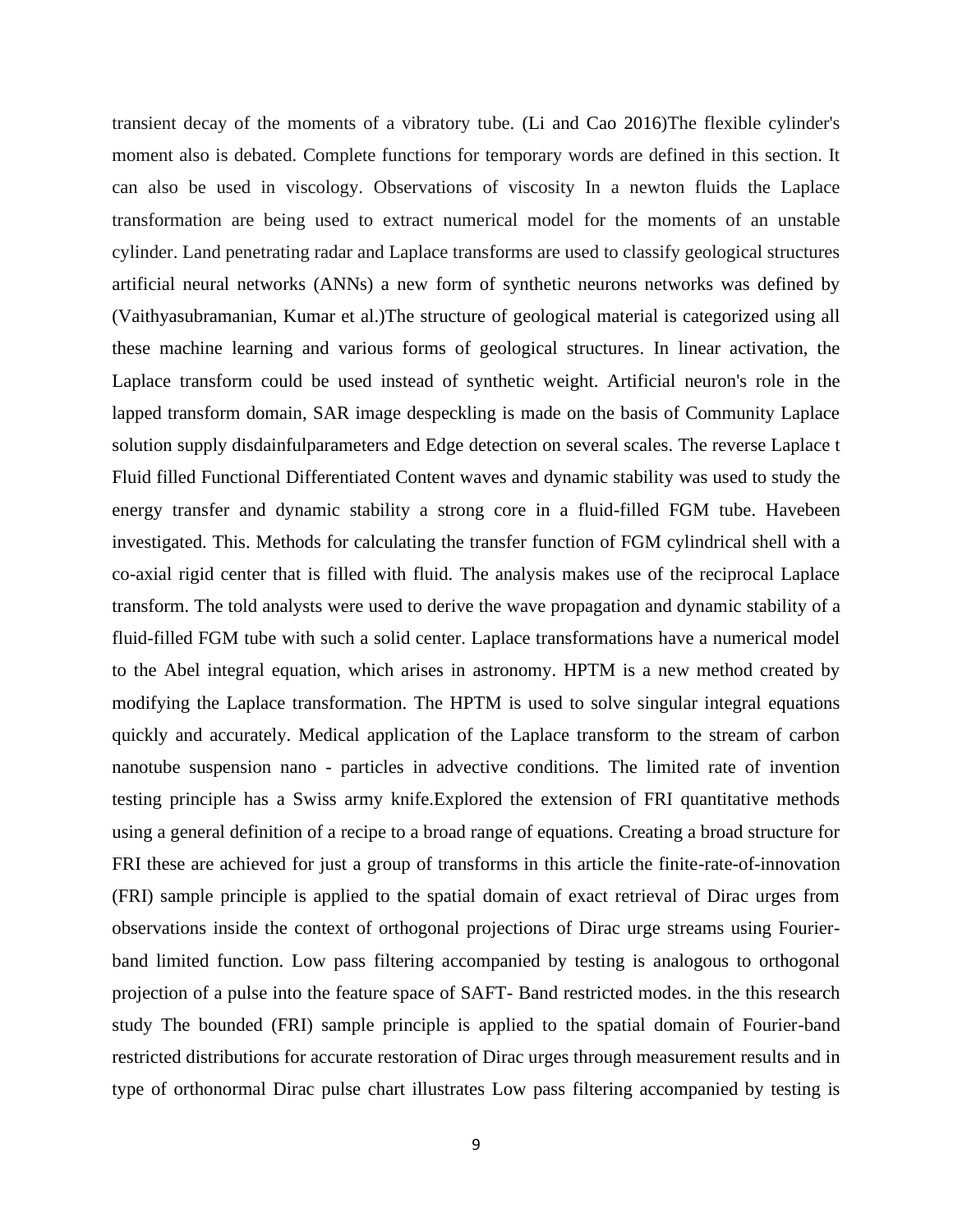analogous to orthogonal projection of a pulse into the feature space of SAFT- Band restricted modes. Differing the input signal to reduce harmonic distortion in brushed dc motors A .method for reducing torque ripple in constant voltage rechargeable drills was proposed (Nam, Lee et al. 2006)The torque ripple in a BLDC motor is determined Electromotive force from the back, which really The thermal conductivity is set. Ripple tension is dependent on the new swell in the current area. Torque ripple could be decreased to red by varying voltage. Decreased in a noticeable way the new ripple is the one that has been noticeably diminished. The back EMF output waveform is similar to the generated torque ripple wave form. Laplace Transformation is used to obtain the time of freewheeling purpose in the absorption field. Closed form boundary value approaches were used to model the answer of an electromechanical piezoelectric power harvester. Lumentat and Ian M. Howard, 2014, explored and compared two empirical concepts, CEDRTL and CED RTL. As the maximum power reaches shortcircuit, CEDITR and C EDRT appear to overlap. Delin Wang and Xiaoru Wan analyze an electro - mechanical disruption amplification analysis. A new design and control methodology with continuously metallization was supervised learning, neuro engineering Complete identification of geological structures using Laplace transform artificial neural network One such process is based on a well supervised learning technique that has been applied to a new form of network (LTANN) For microstructure fibers, fast-varying and transient non-linear formulae are debated Introduced by The fresh method addresses pressure development in a multiple division system by rebalancing specific parts by appropriate constraints. A new unilateral NMR detector for determining the age of silicone rubber insulators has been created.Proposed a new simultaneous nuclear magnetic resonance approach for quantifying insulation system degradation due to aging. The two techniques are using are Volterra sequence integration and Laplace transformations. A new technique for solving parabolic differential equations was proposed. Characteristics for largescale weakly nonlinear inverse problems are calculated in their research. Partial Algebra is used to solve both traditional and partial power equipment. The Laplace transform is a non-differential approach used to derive partial simulation models technique for solving linear and nonlinear heat transfer diffusion problems. The method of homology perturbation transition is implemented, which simplifies the solution of heat transfer propagation problems. (Gupta, Kumar et al. 2015)developed a system for solving linear and nonlinear heat transfer diffusion problems. The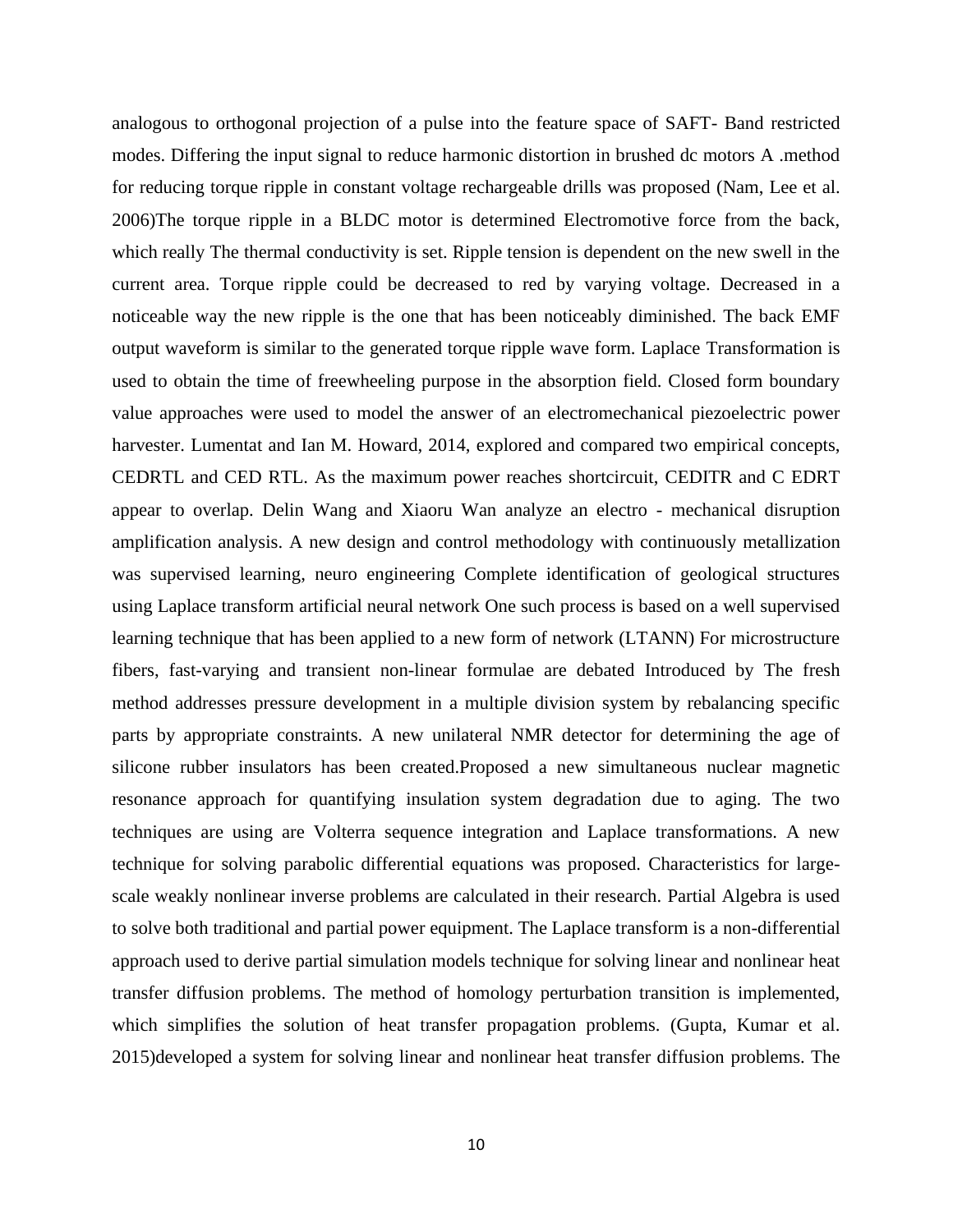method of homotopy analysis transformation is implemented, which simplifies the solution of heat transfer diffusion problems.

# **6. Conclusion**

There are many different reciprocal Algorithm is proposed for the opposite Laplace transform from which to choose when using space of Laplacian computational solutions to identify the differential equations. Concerning Laplace-space numerical modeling, many realistic recommendations are made. Multiple techniques that can only be used in real life (such as Gaver-Stehfest or Schapery) have been used for solution of the Laplace equation. The answer can be made easier by using Use complex arithmetic and exponential quantities, altering classes of time with a constant f (p). For free-parameter collection, the Fourier series approach is the most cost-effective, as well as automated and robust.The applications in different fields. It enumerates the many uses of the Laplace preprocessing techniques in different fields. The research provides valuable information as well as an in-depth examination.

# **Reference**

Abate J. and P. P. Valkó (2004). "Multi‐precision Laplace transforms inversion." International Journal for Numerical Methods in Engineering 60(5): 979-993.

Bellman, R. E., et al. (1966). "Numerical inversion of the Laplace transform: Applications to biology, economics, engineering and physics."

Cohen, M. B., et al. (2017). Almost-linear-time algorithms for markov chains and new spectral primitives for directed graphs. Proceedings of the 49th Annual ACM SIGACT Symposium on Theory of Computing.

Davies, A. and D. Crann (2002). "Parallel Laplace transform methods for boundary element solutions of diffusion-type problems." Electronic Journal of Boundary Elements 2: 231-238.

Davies, B. and B. Martin (1979). "Numerical Inversion of the Laplace Transform, a Critical Evaluation and Review Methods." J. Comput. Phys 33: 1-32.

De Hoog, F., et al. (1982). "Quotient difference method with accelerated convergence for the continued fraction expansion"." SIAM J. Sci. Stat. Compute 3: 357-366.

Duffy, D. G. (1993). "On the numerical inversion of Laplace transforms: comparison of three new methods on characteristic problems from applications." ACM Transactions on Mathematical Software (TOMS) 19(3): 333-359.